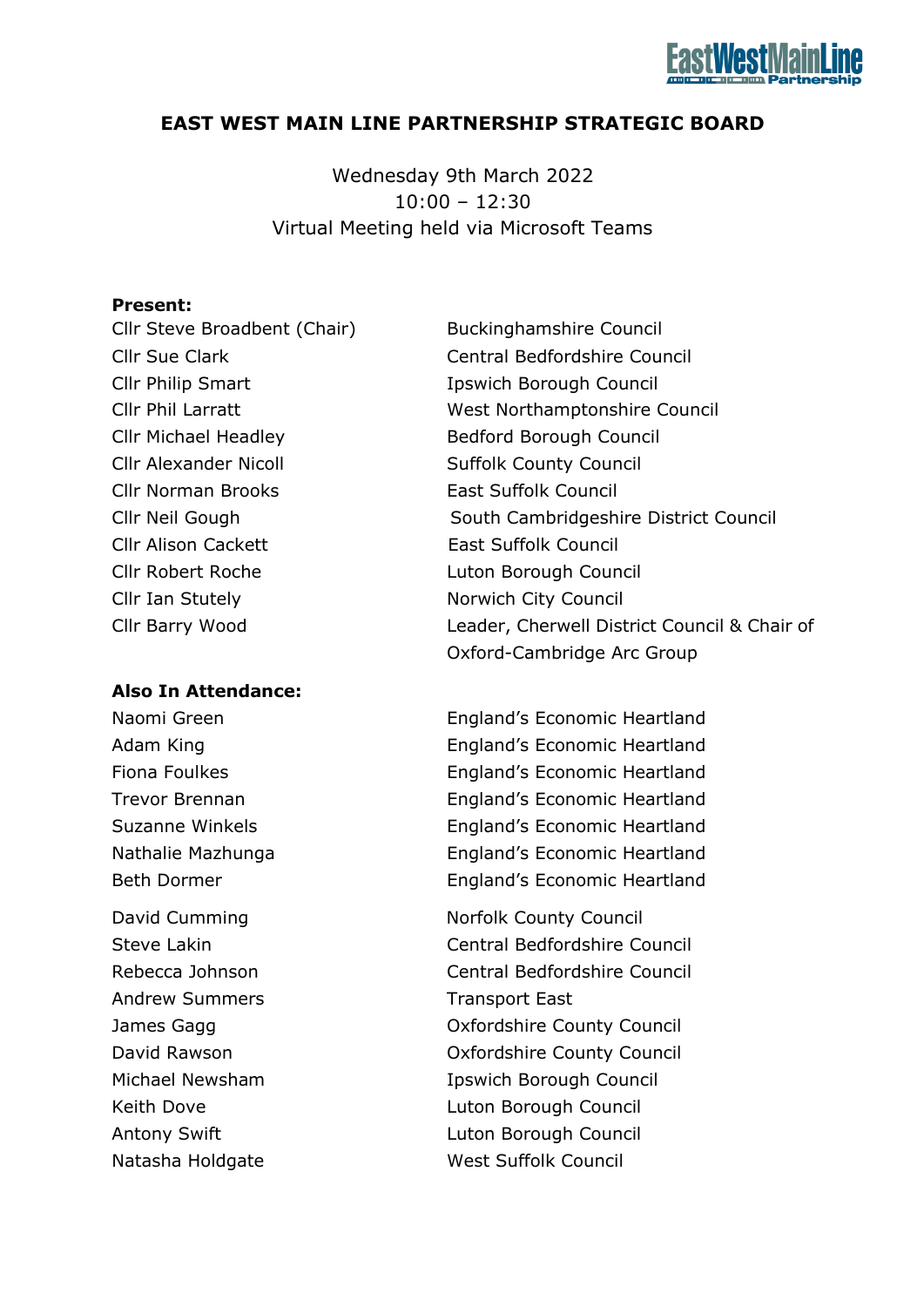

John Rippon Bucks LEP Hilary Chipping SEMLEP

Will Gallagher **East West Rail Company** Mark Hulme **East West Rail Company** Kate Campbell **East West Rail Company** Jeremy Damrel East West Rail Company Mark James **East West Rail Alliance** Kerry Allen Suffolk County Council Luke Barber **Suffolk County Council** Tony Jones **Norwich City Council** Paul Frainer **Greater Cambridge Shared Planning** Jonathan Dixon Greater Cambridge Shared Planning David Allatt Council Cambridgeshire County Council Lewis Boudville **East Suffolk Council** Jon Shortland Bedford Borough Council Suzanne Buck **Ipswich Borough Council** Laura Leech Buckinghamshire Council Gavin Jones **Buckinghamshire Council** Susan Browning **Buckinghamshire Council** James Povey **Milton Keynes Council** Paul Everard **National Everard Council** West Northamptonshire Council Adam Wood Hertfordshire County Council Jeremy Smith Cambridgeshire County Council Katherine Davies **Babergh and Mid Suffolk District Councils** Sara Noonan West Suffolk Council James White Western Gateway STB

## **Apologies:**

Cllr Susan Glossop West Suffolk Council Cllr Martin Wilby Norfolk County Council Cllr Jennifer Wilson-Marklew Milton Keynes Council Pip Hoskins Network Rail Joan Hancox Buckinghamshire Council

Cllr Duncan Enright Oxfordshire County Council Cllr Sam Collins North Hertfordshire District Council Cllr Mark Howell Cambridgeshire County Council Cllr Paul Clark North Hertfordshire District Council John Disley Oxfordshire County Council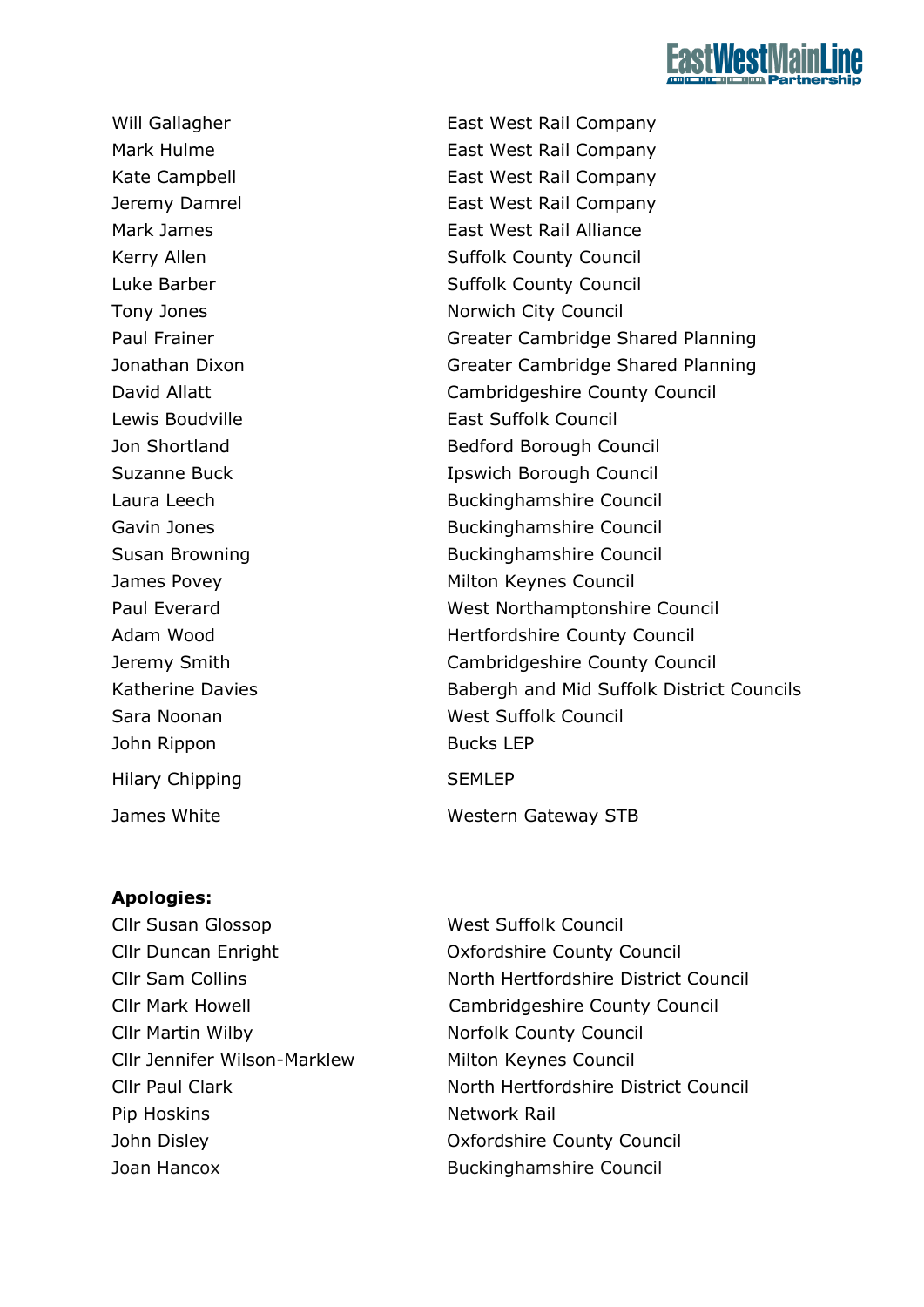

| Trevor Mason         |
|----------------------|
| Lee Carvell          |
| Melanie Macleod      |
| Louise Symes         |
| <b>Stuart Morris</b> |

Hertfordshire County Council Babergh and Mid Suffolk District Council Bedford Borough Council North Hertfordshire District Council South Cambridgeshire District Council

| <b>Item</b>             |                                                                                                                                                                                                                                                                                                                                                                                                                                                                                                                                                                                                                                            |
|-------------------------|--------------------------------------------------------------------------------------------------------------------------------------------------------------------------------------------------------------------------------------------------------------------------------------------------------------------------------------------------------------------------------------------------------------------------------------------------------------------------------------------------------------------------------------------------------------------------------------------------------------------------------------------|
| $\mathbf{1}$            | <b>Introductions &amp; Apologies</b>                                                                                                                                                                                                                                                                                                                                                                                                                                                                                                                                                                                                       |
|                         | The meeting made introductions.                                                                                                                                                                                                                                                                                                                                                                                                                                                                                                                                                                                                            |
|                         | The Chair made members aware that the meeting would be recorded for the purpose<br>of the minutes and would be deleted once the minutes are completed. The meeting<br>was content to proceed on that basis.                                                                                                                                                                                                                                                                                                                                                                                                                                |
| $\overline{\mathbf{2}}$ | <b>Minutes of Last Meeting</b>                                                                                                                                                                                                                                                                                                                                                                                                                                                                                                                                                                                                             |
|                         | To agree the minutes of the meeting held on 9 June 2021                                                                                                                                                                                                                                                                                                                                                                                                                                                                                                                                                                                    |
|                         | The Chair invited members to make comments or ask questions about the minutes of<br>the last meeting.                                                                                                                                                                                                                                                                                                                                                                                                                                                                                                                                      |
|                         | Ian Stutely (IS) highlighted that he did not attend the previous meeting and his<br>apologies were not noted on the minutes of the last meeting. It was agreed that this<br>would be amended.                                                                                                                                                                                                                                                                                                                                                                                                                                              |
|                         | Andrew Summers (AS) updated the Board on progress being made to update the<br>wider economic benefits of the Eastern Section. The market has been tested and<br>potential suppliers identified alongside potential funding partners. There is a lot of<br>support for the work.                                                                                                                                                                                                                                                                                                                                                            |
|                         | The meeting was content with the minutes of the previous meeting.                                                                                                                                                                                                                                                                                                                                                                                                                                                                                                                                                                          |
| 3                       | <b>Updating the case for East West Rail</b>                                                                                                                                                                                                                                                                                                                                                                                                                                                                                                                                                                                                |
|                         | To receive an update on the work of EEH and the East West Railway Company to<br>update the strategic case for East West Rail (Oxford-Cambridge) and to consider how<br>the Partnership can assist in strengthening the strategic narrative around this section.                                                                                                                                                                                                                                                                                                                                                                            |
|                         | Adam King (AK) noted that DfT would welcome a locally led refresh of the strategic<br>narrative around EWR. As such, AK explained that there are three key pieces of work<br>planned to refresh and update the strategic narrative. Firstly, to consolidate the<br>strategic narrative for EWR with a piece of work piece of work to be jointly funded by<br>EEH and the East West Railway Company. Secondly, strategic modelling of the impact<br>of EWR on jobs, the economy, car use and carbon which will use the land use model<br>developed by EEH for its connectivity studies. Thirdly, highlighting business advocacy<br>for EWR. |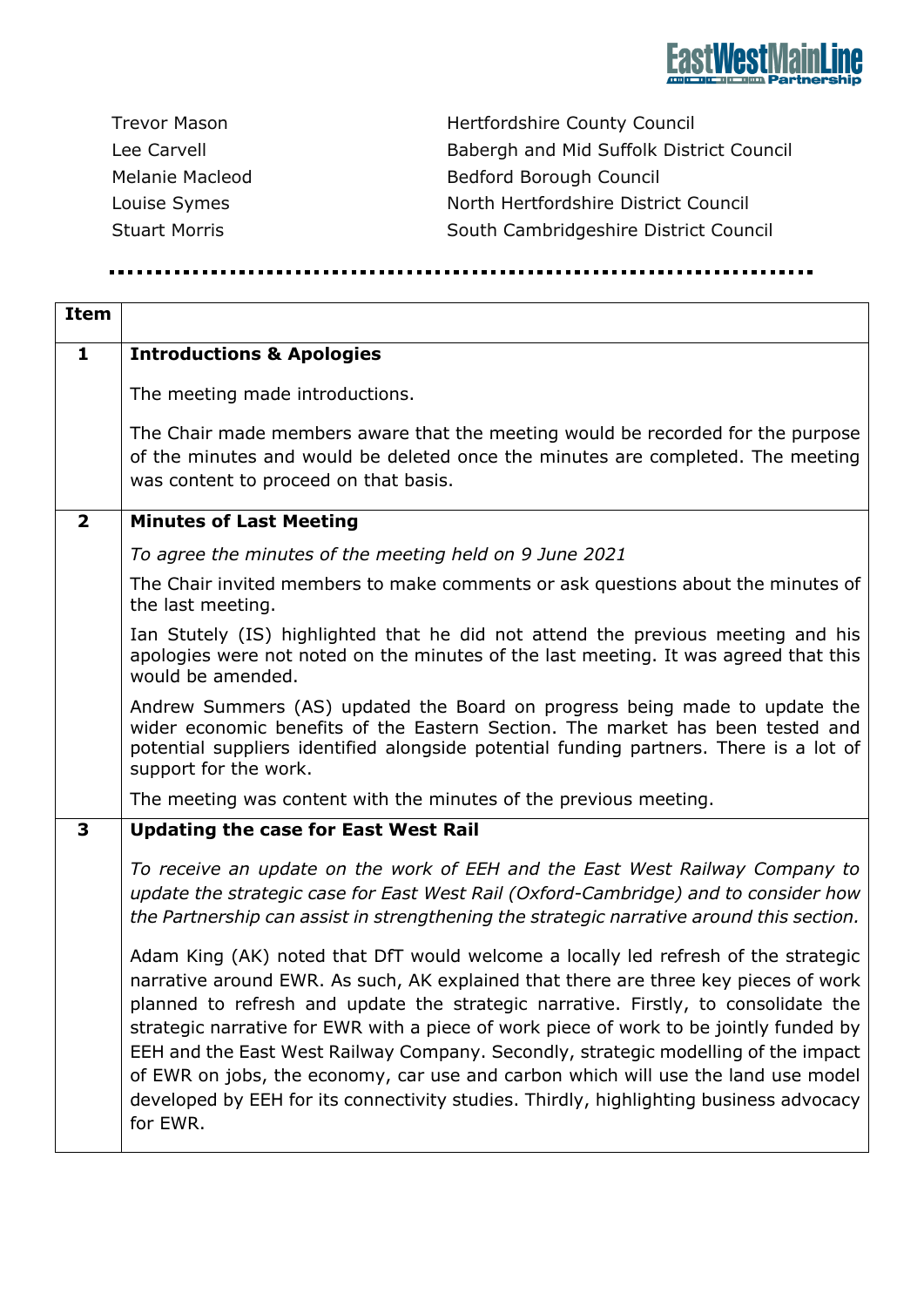|   | It was therefore recommended that the Partnership supports this work with a<br>contribution of £12,000 towards the modelling, while committing up to £30,000 to<br>procure the business advocacy work, a total of £42,000.                                                                                                                                                                               |
|---|----------------------------------------------------------------------------------------------------------------------------------------------------------------------------------------------------------------------------------------------------------------------------------------------------------------------------------------------------------------------------------------------------------|
|   | Robert Roche (RR) noted that Luton Borough Council will provide consultants with any<br>information that helps reaffirm that the delivery of EWR will open opportunities to<br>connect people and places.                                                                                                                                                                                                |
|   | Philip Smart (PS) said it was important to recognise the Partnership/ Consortium was<br>made the original case for East West Rail and predates the Company and Alliance. He<br>suggested that the work should highlight the transformative effect that EWR will have<br>on network resilience. He recommended that the business advocacy work include<br>quotes from local businesses in support of EWR. |
|   | Michael Headley (MH) noted that the north-south benefits of EWR do not end at the<br>borders of Northamptonshire and requested that the East Midlands cities such as<br>Derby, Nottingham and Leicester are also considered within the wider strategic<br>narrative of East West Rail.                                                                                                                   |
|   | Phil Larratt (PL) requested some focus around West Northamptonshire linking into the<br>Midland Mainland, Northampton and Long Buckby.                                                                                                                                                                                                                                                                   |
|   | Ian Stutely (IS) requested that the references to Oxford and Cambridge also include<br>Norwich and Ipswich. Naomi Green (NG) said that work is ongoing on making the<br>case for the 'eastern section' however, this piece of work is centred around securing<br>Oxford to Cambridge in its entirety which is the first phase of the project.                                                            |
|   | The meeting agreed:                                                                                                                                                                                                                                                                                                                                                                                      |
|   | a) To note the work being carried out to update the strategic case for East<br>West Rail between Oxford and Cambridge, including the Aylesbury link                                                                                                                                                                                                                                                      |
|   | b) To contribute £12,000 to joint fund modelling work to be commissioned<br>by England's Economic Heartland                                                                                                                                                                                                                                                                                              |
|   | c) To spend up to £30,000 on work to better leverage the business<br>imperative for East West Rail                                                                                                                                                                                                                                                                                                       |
| 4 | Subscriptions and work programme for 2022/23                                                                                                                                                                                                                                                                                                                                                             |
|   | To agree membership fees and provide a steer on the proposed work priorities for the<br>year ahead                                                                                                                                                                                                                                                                                                       |
|   | Naomi Green (NG) introduced the item.                                                                                                                                                                                                                                                                                                                                                                    |
|   | During 2020/21 and 2021/22 the Consortium did not fund any major pieces of work.<br>This was largely down to where East West Rail was at the time. The Consortium<br>oversaw progress, supported local authorities on planning consents, and held the East<br>West Rail Alliance and Company to account on the way scheme was delivered, for                                                             |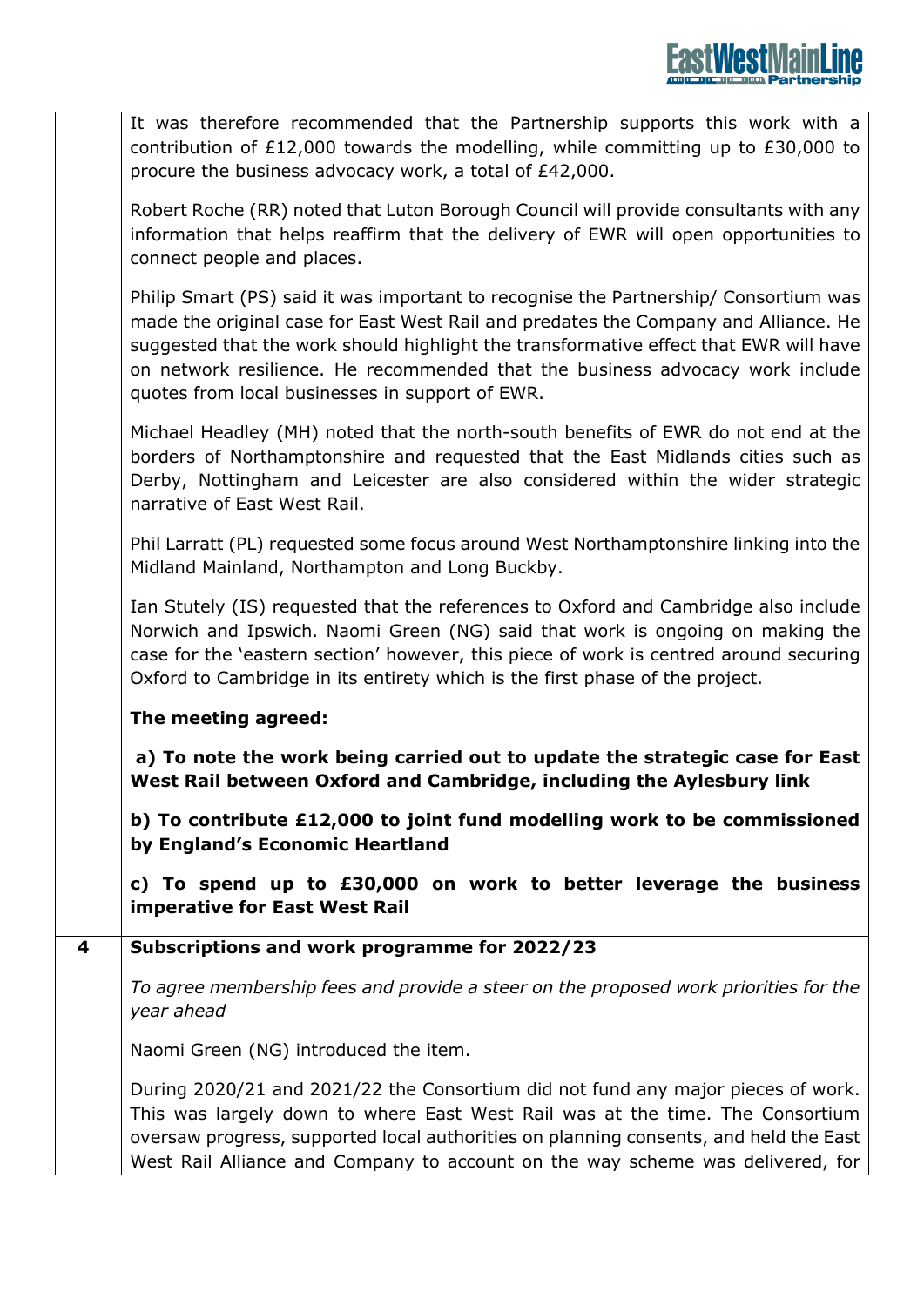example the impacts of construction. She noted that in September 2021 the Consortium relaunched as the East West Main Line Partnership with a refreshed mandate covering six areas of interest which informs the work programme priorities.

Naomi said the Partnership's financial position had been reviewed, including the way funding was classified and managed. As a result the current accounts for the Partnership stood at just over £150,000.

Over the last two years subscriptions from partners had not been collected for the reasons she had outlined. For 2022/23 it was recommended that subscriptions are collected to allow the Partnership to take forward its work programme and secondly to reaffirm the local areas' commitment to East West Rail and the role of this Partnership.

Naomi said the level of contributions from partners had remained static since 2005/06. In order to put the Partnership on a sustainable footing a modest increase of 3% in subscriptions was recommended. This funding would allow the Partnership to take forward its work programme while a small amount would contribute to staffing costs associated with EEH being secretariat for the Partnership, including management of 'work in kind' contributions.

Naomi said the paper provided an indication of the proposed programme of work. This includes work discussed and agreed in the previous agenda item to update and reemphasise the strategic narrative for East West Rail between Oxford and Cambridge. Members are not being asked at this point to make a decision on any of the future projects – these will be brought to future meetings for the Board's approval. Options for co-funding work with partners will also be explored as appropriate to realise maximum value of investment.

The Chair noted how sponsorship of an APPG session on East West Rail provided a very good opportunity for the Partnership to raise the profile of the scheme.

Michael Headley (MH) said the potential work on interchanges needs to consider the East Midlands cities.

Phil Smart (PS) asked about the rationale for the EEH APPG and whether there would be benefit in re-establishing the cross-regional East West Rail APPG which had previously been in existence. He was happy for this to be discussed in more detail at a future meeting, however he said in any case it was important to engage with MPs to the east of Cambridge. Commenting on Andrew Summer's update on the eastern section, he said the mantra has always been that the eastern section needs to be 'central section ready' so that benefits can be realised from day one.

David Cumming (DC) said Norfolk County Council broadly supports the work programme. He said it was important the Partnership supports delivery of all the route whether extension to east or west and as far as it can provides core funding to support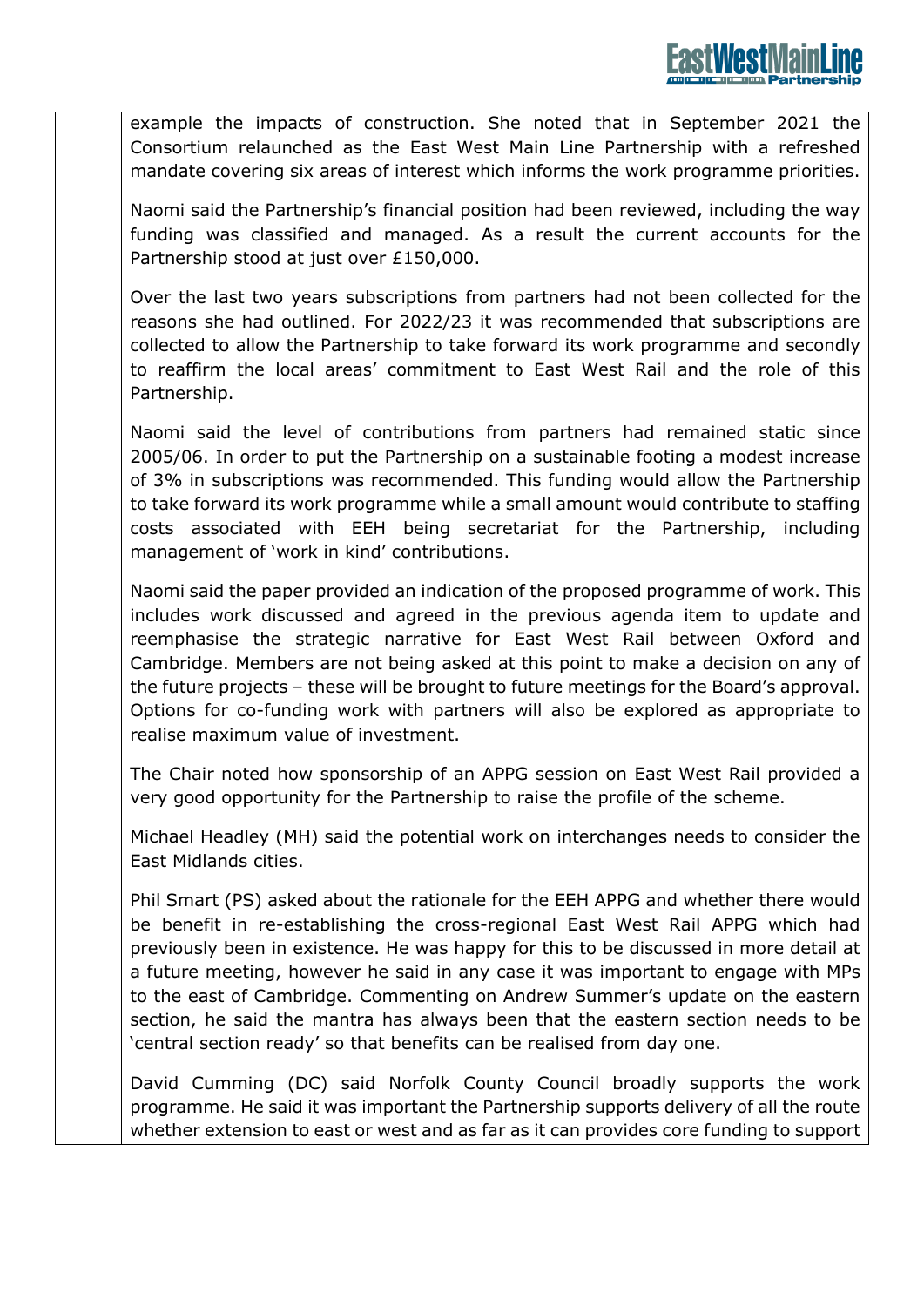those objectives. Requests for partner contributions towards particular projects should be made as soon as possible given budgetary constraints of local authorities.

NG said Partnership funding is in good shape and capable of delivering the work outlined in the report. She said there may be a particular appetite from a council to contribute to work to get additional benefits from it.

Alexander Nicoll (AN) noted how important communication with MPs and other wider stakeholders is. There were also other ways to engage with MPs other than through the APPG including direct contact between Board members and their Parliamentarians.

Sue Clark (SC) said the work programme was much bigger than in preceding years. There was therefore a need to be cautious about the amount work relative to what has been done in the past. It was right to decide in turn the funding for these projects as they come up at future meetings.

NG agreed with SC that there was a need to manage the programme so the Partnership can deliver on its ambitions. By showing an indicative programme now, members can be reassured work is planned across the entire geography of the main line. In terms of capacity the Partnership would also draw on support from the STBs along the main line.

# **The meeting:**

**a) Agreed to contribute towards the ongoing running of the East West Main Line Partnership, including its work programme, through a single annual subscription.** 

**b) Agreed that for the financial year 2022/23 a slight increase (3%) in subscription rates, meaning an annual local subscription for 22/23 of: £1,545 for District Authorities £3,090 for Unitary and County Authorities**

**c) Agreed the priorities for 2022/23 based in the information set out in Section 4**

# **5 East West Railway Company/ Alliance update**

*To receive updates on progress from the East West Railway Company and EWR Alliance*

Mark James from East West Rail Alliance gave a presentation on construction work between Bicester and Bletchley. The presentation is available on the Partnership website. In summary he said construction is making good progress and is moving from a civils to rail delivery project.

Barry Wood (BW) asked about plans for the London Road level crossing. MJ said for CS1 (Oxford to Milton Keynes) the Alliance had made some modifications to the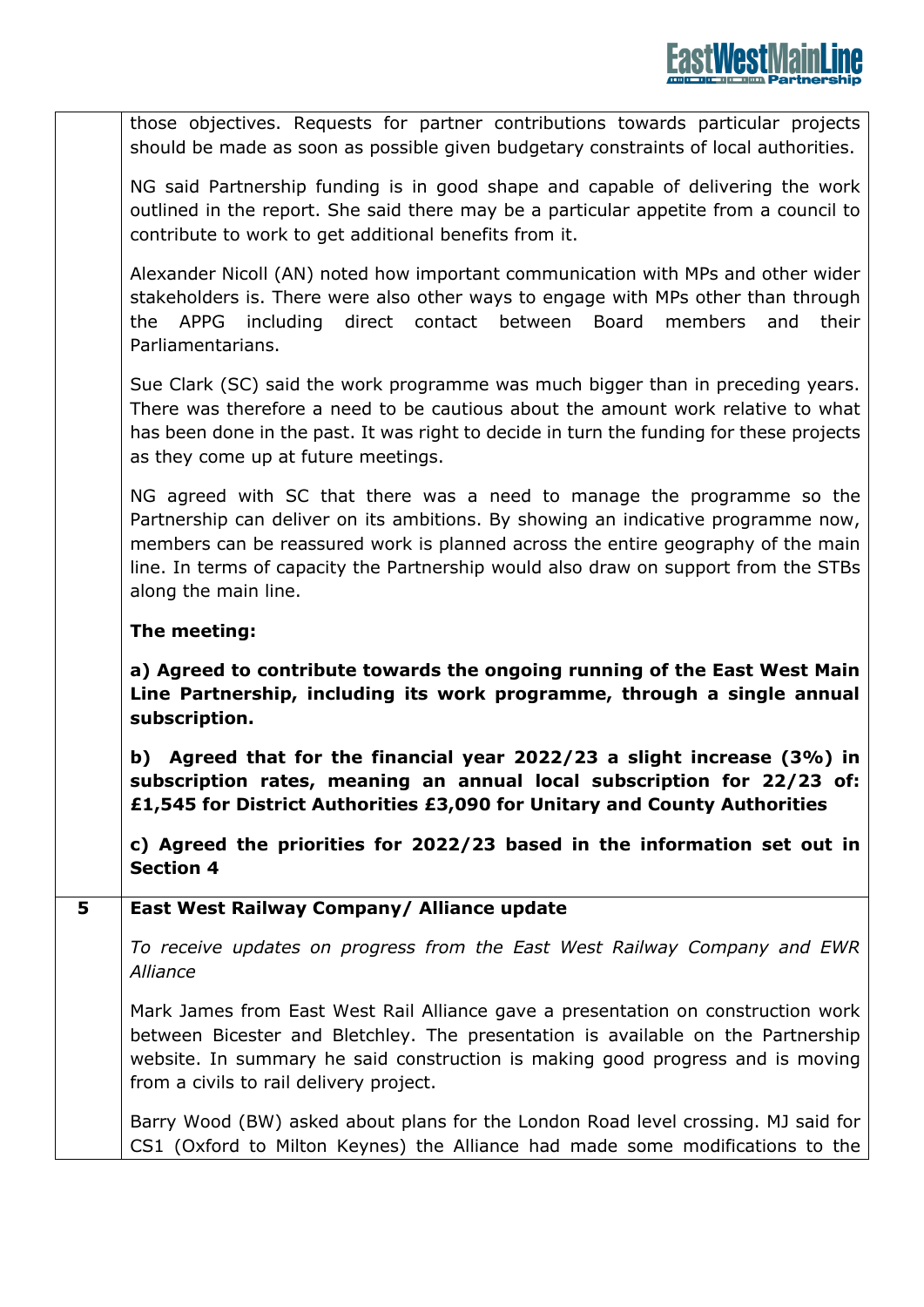crossing controls in August of last year. It is now fit for purpose and operationally suitable for Oxford-Milton Keynes services.

The Chair welcomed MJ's comments regarding opening public rights of way sooner than the three years they're permitted to be closed wherever possible.

Will Gallagher (WG) gave an update from the Company.

He said investment in CS1 is a sign of government's commitment to EWR. The Alliance is delivering on time and on budget which provides confidence it is possible to deliver schemes like this in a successful way.

In terms of Bletchley to Cambridge, WG said the Company is currently analysing evidence, including consultation responses, and preparing to make an announcement on preferred route alignments. Analysing consultation feedback and acting on it takes time. For example, there was lots of feedback on size of embankments and so the Company was doing work which reduces the size of embankments in places.

He said the 2021 consultation report would be published in the summer. He recognised this creates some uncertainty. The reason it was taking a time was the Company is genuinely taking into account the feedback which has been received.

WG said the Company has set up 17 local representative groups along the route. These bring together parish councillors and ward councillors. The Boards allow frank and open discussions about range of issues, not just route alignment, but first last mile connectivity, active travel, skills and opportunity creation.

WG said it should not be taken for granted that EWR was automatically going to happen – there was a need for organisations such as the Partnership to keep on making the case.

WG said the work with EEH and the Partnership would support telling government why EWR is a good thing to invest in. He said government also needs to have confidence that those benefits will materialise. It was important for everyone to build that confidence for government that the strategic benefits of EWR will be delivered.

He said an approach of 'build it and they will come' will not persuade government to spend billions of pounds. He said local authorities are already doing a lot on the basis EWR is coming. There was a need to bring that to life for government.

Michael Headley (MH) said he was concerned about engagement with residents who are impacted by the potential alignment, who are living with uncertainty. These residents are not included in the local representative groups with are for councillors. WG said the Company was examining how it engages with local residents as well as representative groups and will be able to give an update in due course.

Phil Smart (PS) said a lot of engagement on large infrastructure projects is understandably with neighbours living near the route. However, the users need to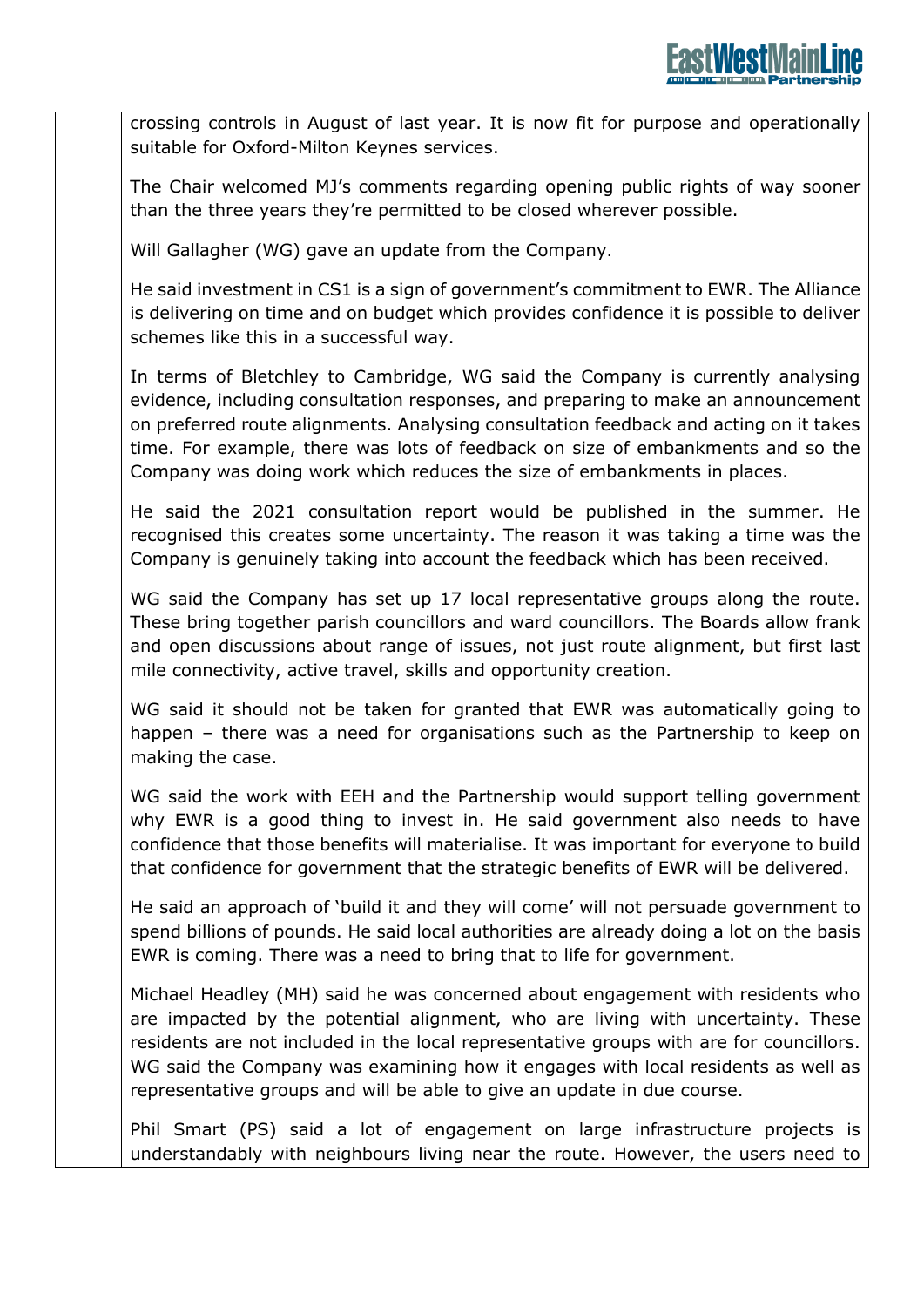|   | have their voice heard too. WG said the Company was undertaking work to<br>understand who will use the rail and benefit from it.                                                                                                                                                                                                                                                                                          |
|---|---------------------------------------------------------------------------------------------------------------------------------------------------------------------------------------------------------------------------------------------------------------------------------------------------------------------------------------------------------------------------------------------------------------------------|
|   | NG said the messages from Will reinforce the importance of work updating strategic<br>narrative for EWR.                                                                                                                                                                                                                                                                                                                  |
|   | The Chair said the Partnership is a loud voice that can collectively say to government:<br>build EWR and we'll help you deliver its benefits.                                                                                                                                                                                                                                                                             |
|   | Barry Wood thanked WG for his comments. He said it was important the Treasury was<br>also engaged over the wider benefits of EWR. There also needs to be clarity on the<br>connection between EWR project and local plans - how do they build on each other?                                                                                                                                                              |
|   | WG said Treasury is an important audience as is DfT. DfT needs to understand<br>transport benefits and feel confident other benefits will follow as this will allow them<br>to justify the scheme.                                                                                                                                                                                                                        |
|   | Hilary Chipping said the economic case for EWR connectivity is set out in local<br>industrial strategies by LEPs. She said LEPs would like to be involved in making the<br>strategic case moving forwards.                                                                                                                                                                                                                |
|   | Keith Dove asked about the freight potential of EWR.                                                                                                                                                                                                                                                                                                                                                                      |
|   | WG said the Company was looking at what the railway is currently capable of, options<br>of what could be built and the likely demand in terms of freight. Government needs<br>to be sure of the value of putting in additional freight capacity. Part of the work the<br>Company is doing in run up to decisions due in the summer is analysis of the freight<br>potential. Ultimately it is for government to decide on. |
| 6 | <b>Western Gateway presentation</b>                                                                                                                                                                                                                                                                                                                                                                                       |
|   | To receive a presentation from Western Gateway STB on their strategic priorities,<br>including improving rail connectivity from the South West to Oxford and beyond.                                                                                                                                                                                                                                                      |
|   | The meeting received a presentation from James White which is available on the<br>Partnership website.                                                                                                                                                                                                                                                                                                                    |
|   | The Chair commented on the cross over and shared interest with Western Gateway<br>and that their presence on the Partnership board was very much welcomed. He asked<br>about connectivity with HS2.                                                                                                                                                                                                                       |
|   | JW said Western Gateway STB is working with Midlands Connect and Network Rail on<br>services between Cardiff, Bristol and Birmingham and the potential for those to link<br>into an interchange with HS2 as it travels to the north.                                                                                                                                                                                      |